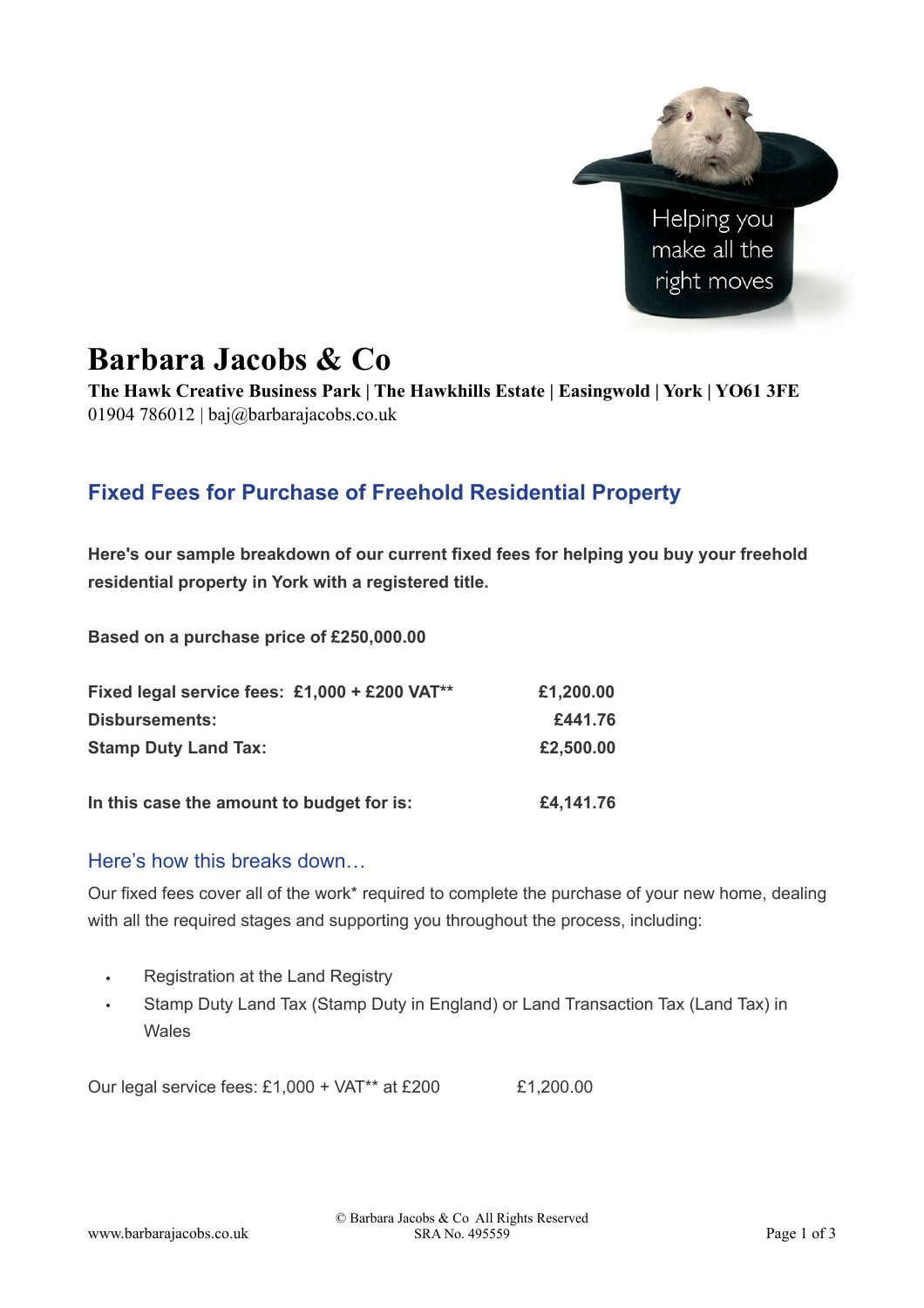In addition there are disbursements. These are what you have to pay to a third party like the search providers, the Land Registry and the UK Government. For this particular example the disbursements are likely to be:

| $\sqrt{ }$ Pre exchange searches         | £251.16   |
|------------------------------------------|-----------|
| $\sqrt{ }$ Pre completion searches       | £7.00     |
| $\sqrt{}$ Land Registry fee              | £135.00   |
| $\sqrt{ }$ Electronic money transfer fee | £21.00    |
| $\sqrt{}$ Case management fee            | £27.60    |
| Total cost of disbursements              | £441.76   |
| Stamp Duty Land Tax                      | £2,500.00 |

### Stuff you should know…

We will handle the payment of any disbursements on your behalf, that's why we will request the money from you at the outset of every transaction.

The pre exchange searches required depend on the location of the property being purchased and the figures given above include a local search, a drainage search and an environmental search. The level of Stamp Duty or Stamp Duty Land Tax will depend on the purchase price of your property and your status, as there are different rules for first time buyers, and for the purchase of an additional property.

The time it takes to complete any house purchase will vary given your unique circumstances. A timescale 6-8 weeks is often quoted from the time of agreeing a purchase to the time of completion ( when you can move if ) However this can vary widely depending on whether you are in a 'chain', where many sales are happening simultaneously and can only progress when all parties in the chain are ready, whether you are a cash buyer or require a mortgage or we encounter unforeseen issues.

### The buving journey...

- You ask us to act on your behalf (your instruction) and we give you initial advice.
- We check your finances are in place and may contact the seller (or vendors) solicitors. We receive and advise you on the purchase contract.
- Carry out the pre exchange searches including the local authority search.
- Get further planning documentation if needed.
- Give you advice on any and all related documents.
- Advise you on joint ownership.
- Go through conditions of your mortgage offer with you.